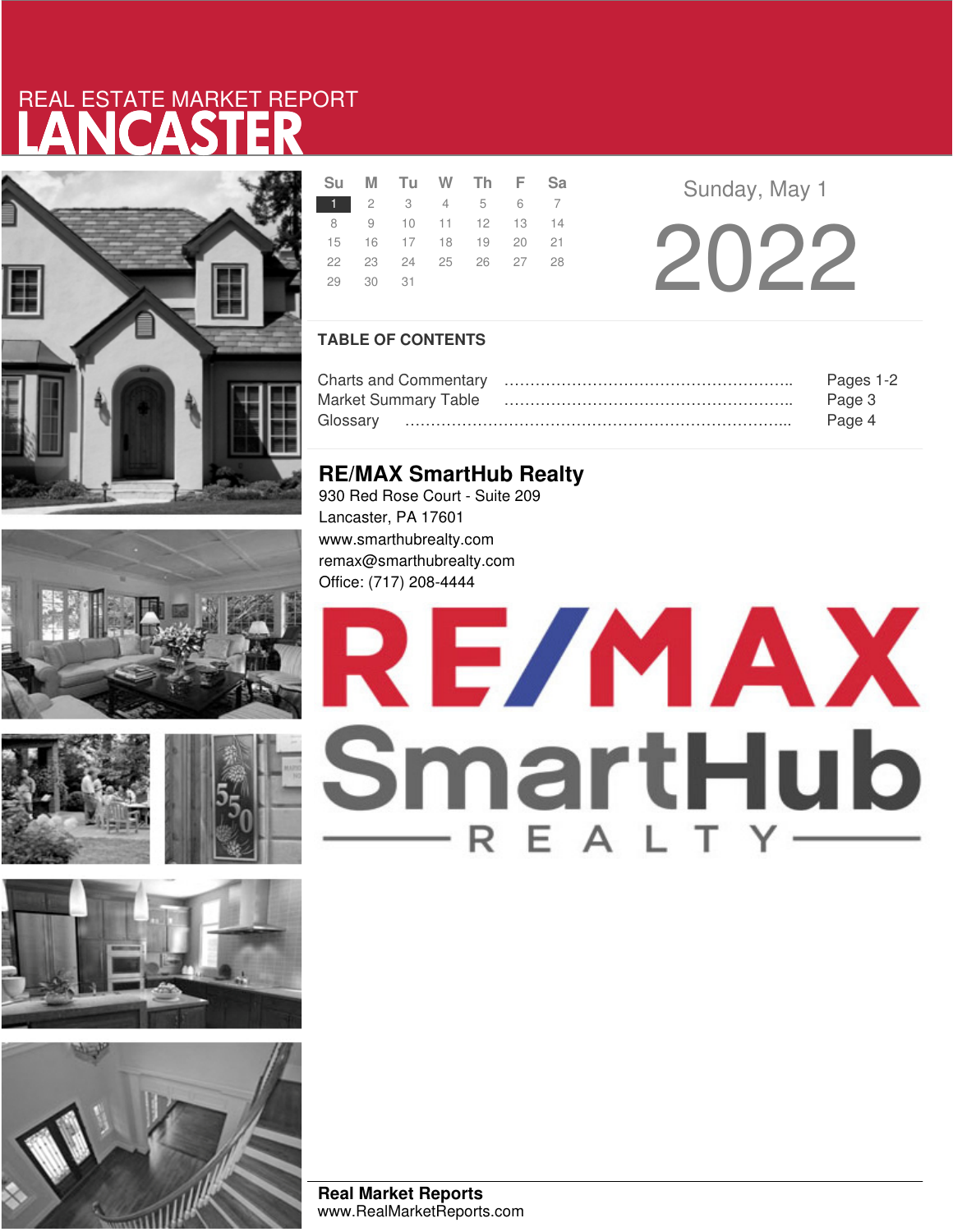

Sunday, May 1, 2022

## RE/MAX SmartHub Realty remax@smarthubrealty.com

Office: (717) 208-4444

at the real estate market. Currently there are 786 sales pending in the market overall, leaving 362 listings still for sale. The resulting pending ratio is 68.5% (786 divided by 1,148). So you might be asking yourself, that's great... but what exactly does it mean? I'm glad you asked! *Let's take a look*

The pending ratio indicates the supply & demand of the market. Specifically, a high ratio means that listings are in demand and quickly going to contract. Alternatively, a low ratio means there are not enough qualified buyers for the existing supply.

**"Current inventory is described as very active."**

Taking a closer look, we notice that the \$200K - \$250K price range has a relatively large number of contracts pending sale.

We also notice that the \$700K + price range has a relatively large inventory of properties for sale at 49 listings. The average list price (or asking price) for all properties in this market is \$487,693.





A total of 2540 contracts have closed in the last 6 months with an average sold price of \$305,902. Breaking it down, we notice that the \$200K - \$250K price range contains the highest number of sold listings.

Alternatively, a total of 463 listings have failed to sell in that same period of time. Listings may fail to sell for many reasons such as being priced too high, having been inadequately marketed, the property was in poor condition, or perhaps the owner had second thoughts about selling at this particular time. The \$150K - \$200K price range has a high number of offmarket listings at 60 properties.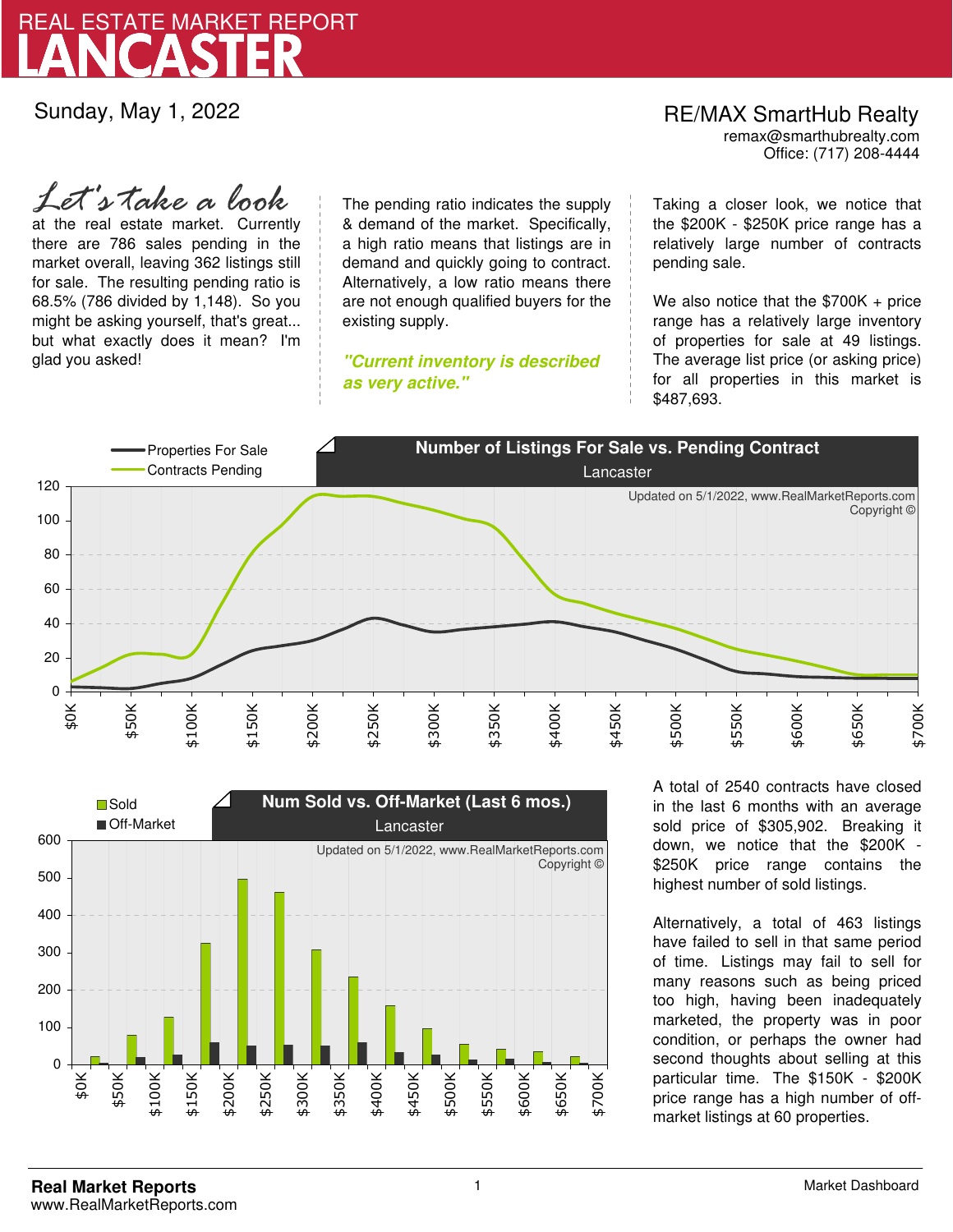# LANCASTER REAL ESTATE MARKET REPORT

## Sunday, May 1, 2022

## RE/MAX SmartHub Realty remax@smarthubrealty.com

Office: (717) 208-4444

Looking at the chart to the right, you might be wondering why average days on market (DOM) is important. This is a useful measurement because it can help us to determine whether we are in a buyer's market (indicated by high DOM), or a seller's market (indicated by low DOM). Active listings (properties for sale) have been on the market for an average of 128 days.

Analysis of sold properties for the last six months reveals an average sold price of \$305,902 and 19 days on market. Notice that properties in the \$200K - \$250K price range have sold quickest over the last six months.

The recent history of sales can be seen in the two charts below. The average sold price for the last 30 days was \$314,088 with an average DOM of 14 days.

Since the recent DOM is less than the average DOM for the last 6 months, it is a positive indicator for demand. It is always important to realize that real estate markets can fluctuate due to many factors, including shifting interest rates, the economy, or seasonal changes.



## **"The average list-to-sales ratio for this area is 101.7%."**

Ratios are simple ways to express the difference between two values such as list price and sold price. In our case, we typically use the list-to-sale ratio to determine the percentage of the final list price that the buyer ultimately paid. It is a very common method to help buyers decide how much to offer on a property.

Analysis of the absorption rate indicates an inventory of 0.9 months based on the last 6 months of sales. This estimate is often used to determine how long it would take to sell off the current inventory of properties if all conditions remained the same. It is significant to mention that this estimate does not take into consideration any additional properties that will come onto the market in the future.



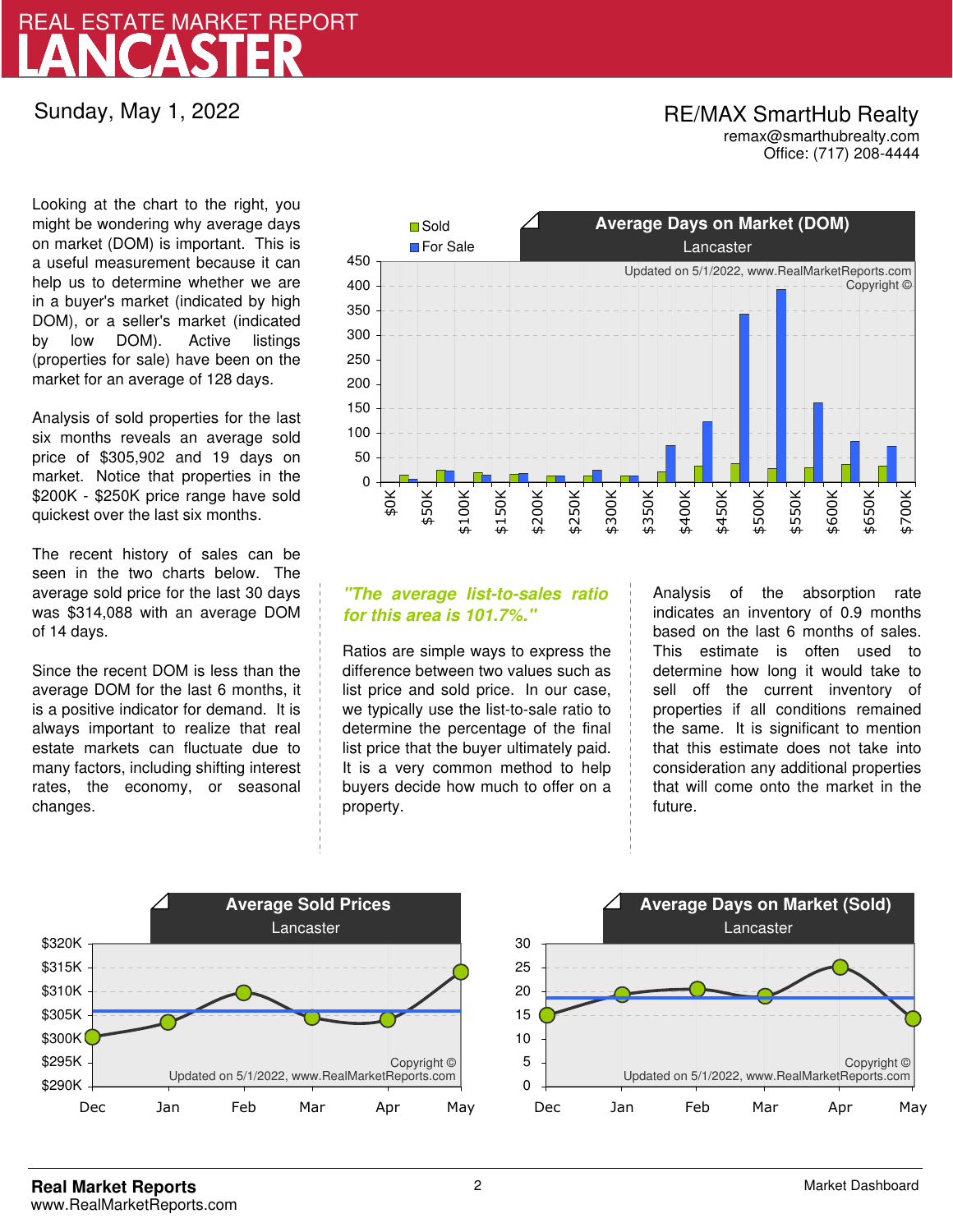# LANCASTER REAL ESTATE MARKET REPORT

Sunday, May 1, 2022

# RE/MAX SmartHub Realty

Office: (717) 208-4444 remax@smarthubrealty.com

|                                    |                    | <b>Contracts Pending [2]</b> |            |                   |                 |                               | Off-Market in the Last 6 Months [3] |              |            |                   |                   | <b>Absorption Rate</b> |  |              |      |
|------------------------------------|--------------------|------------------------------|------------|-------------------|-----------------|-------------------------------|-------------------------------------|--------------|------------|-------------------|-------------------|------------------------|--|--------------|------|
|                                    |                    | For Sale <sup>[1]</sup>      |            |                   |                 | Sold in the Last 6 Months [4] |                                     |              |            |                   |                   |                        |  |              |      |
|                                    | <b>Price Range</b> | Total                        | Avg        | Avg               | <b>Total</b>    | Pending                       | <b>Total</b>                        | <b>Total</b> | Avg        | Avg Orig          | Avg               | Avg                    |  | List to      | Mos. |
| Min.                               | Max.               | <b>Num</b>                   | <b>DOM</b> | <b>List Price</b> | <b>Num</b>      | Ratio                         | <b>Num</b>                          | <b>Num</b>   | <b>DOM</b> | <b>List Price</b> | <b>List Price</b> | <b>Sold Price</b>      |  | <b>Sales</b> |      |
| \$0                                | \$49,999           | 3                            | 6          | \$44,300          | $6\phantom{.}6$ | 66.7%                         | $\overline{4}$                      | 22           | 15         | \$41,718          | \$41,950          | \$35,670               |  | 85.0%        | 0.8  |
| \$50,000                           | \$99,999           | $\overline{c}$               | 23         | \$79,450          | 22              | 91.7%                         | 21                                  | 79           | 25         | \$83,088          | \$81,454          | \$75,580               |  | 92.8%        | 0.2  |
| \$100,000                          | \$149,999          | 8                            | 16         | \$127,062         | 22              | 73.3%                         | 27                                  | 127          | 20         | \$131,086         | \$127,613         | \$126,146              |  | 98.9%        | 0.4  |
| \$150,000                          | \$199,999          | 24                           | 19         | \$179,896         | 81              | 77.1%                         | 60                                  | 325          | 17         | \$174,723         | \$173,978         | \$175,123              |  | 100.7%       | 0.4  |
| \$200,000                          | \$249,999          | 30                           | 13         | \$224,770         | 114             | 79.2%                         | 50                                  | 496          | 12         | \$217,732         | \$219,754         | \$224,478              |  | 102.1%       | 0.4  |
| \$250,000                          | \$299,999          | 43                           | 25         | \$277,693         | 114             | 72.6%                         | 54                                  | 461          | 12         | \$267,166         | \$269,093         | \$271,773              |  | 101.0%       | 0.6  |
| \$300,000                          | \$349,999          | 35                           | 14         | \$327,017         | 106             | 75.2%                         | 51                                  | 308          | 13         | \$310,495         | \$313,060         | \$319,944              |  | 102.2%       | 0.7  |
| \$350,000                          | \$399,999          | 38                           | 75         | \$380,617         | 96              | 71.6%                         | 60                                  | 236          | 22         | \$354,369         | \$361,880         | \$369,640              |  | 102.1%       | 1.0  |
| \$400,000                          | \$449,999          | 41                           | 123        | \$429,138         | 57              | 58.2%                         | 34                                  | 159          | 33         | \$406,110         | \$412,024         | \$420,988              |  | 102.2%       | 1.5  |
| \$450,000                          | \$499,999          | 35                           | 344        | \$477,750         | 46              | 56.8%                         | 26                                  | 96           | 38         | \$459,581         | \$463,874         | \$472,656              |  | 101.9%       | 2.2  |
| \$500,000                          | \$549,999          | 25                           | 394        | \$525,954         | 37              | 59.7%                         | 14                                  | 55           | 29         | \$504,783         | \$504,229         | \$520,357              |  | 103.2%       | 2.7  |
| \$550,000                          | \$599,999          | 12                           | 163        | \$575,532         | 25              | 67.6%                         | 15                                  | 42           | 30         | \$561,668         | \$559,492         | \$575,132              |  | 102.8%       | 1.7  |
| \$600,000                          | \$649,999          | 9                            | 84         | \$612,775         | 18              | 66.7%                         | 8                                   | 35           | 37         | \$608,230         | \$611,245         | \$619,889              |  | 101.4%       | 1.5  |
| \$650,000                          | \$699,999          | 8                            | 75         | \$678,213         | 10              | 55.6%                         | 5                                   | 22           | 33         | \$636,287         | \$637,269         | \$667,409              |  | 104.7%       | 2.2  |
| \$700,000                          | $+$                | 49                           | 216        | \$1,245,191       | 32              | 39.5%                         | 34                                  | 77           | 29         | \$932,285         | \$938,758         | \$953,588              |  | 101.6%       | 3.8  |
| <b>Market Summary &gt;&gt;&gt;</b> |                    | 362                          | 128        | \$487,693         | 786             | 68.5%                         | 463                                 | 2,540        | 19         | \$298,604         | \$300,770         | \$305,902              |  | 101.7%       | 0.9  |

Status = [1] ACT; [2] PND; [3] WTH, EXP, CNL; [4] CLS

CountyOrParish = Lancaster

PropertyType = Residential

1

Date Range = 10/31/2021 to 05/01/2022 Data believed to be accurate but not guaranteed.